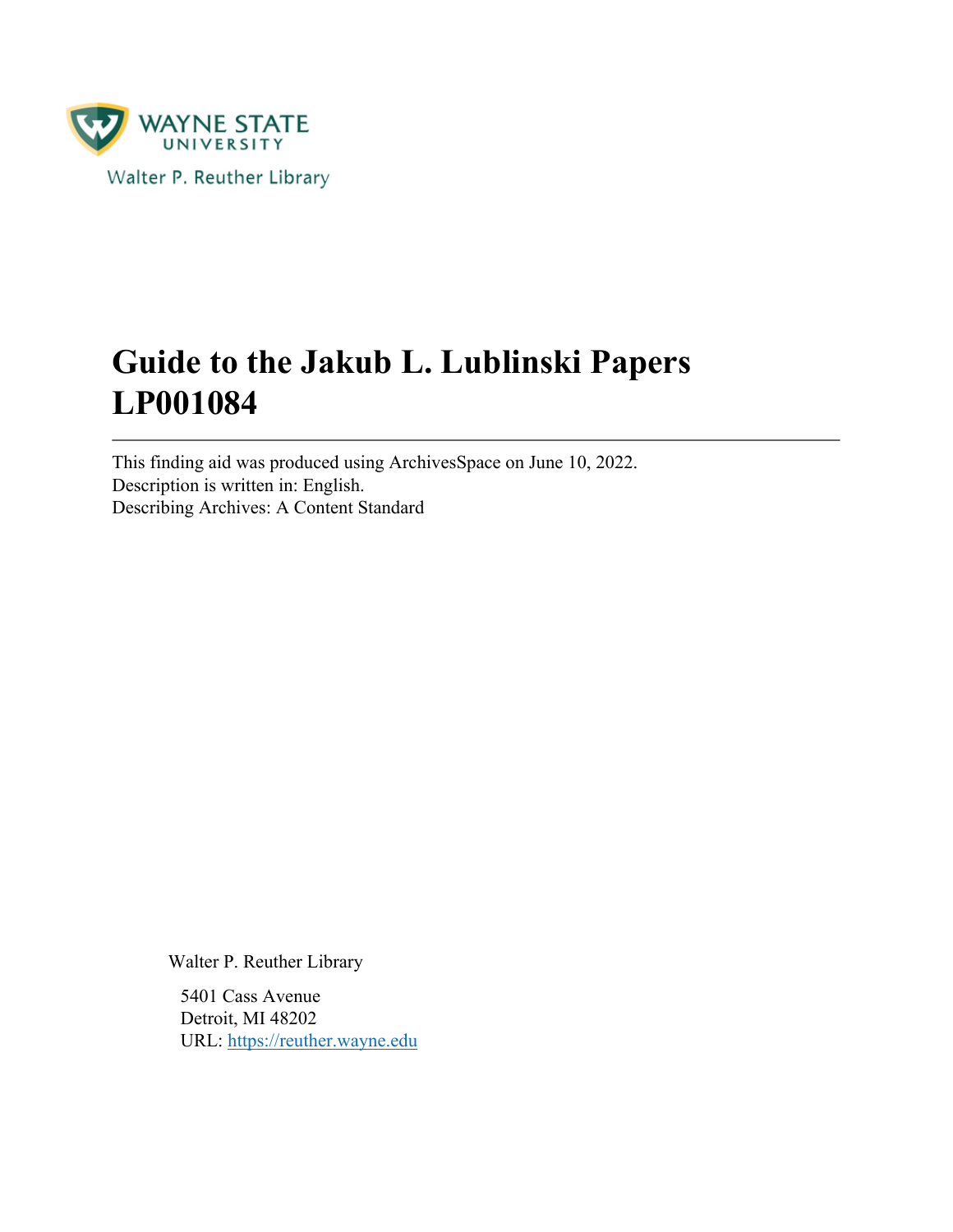# <span id="page-1-0"></span>**Table of Contents**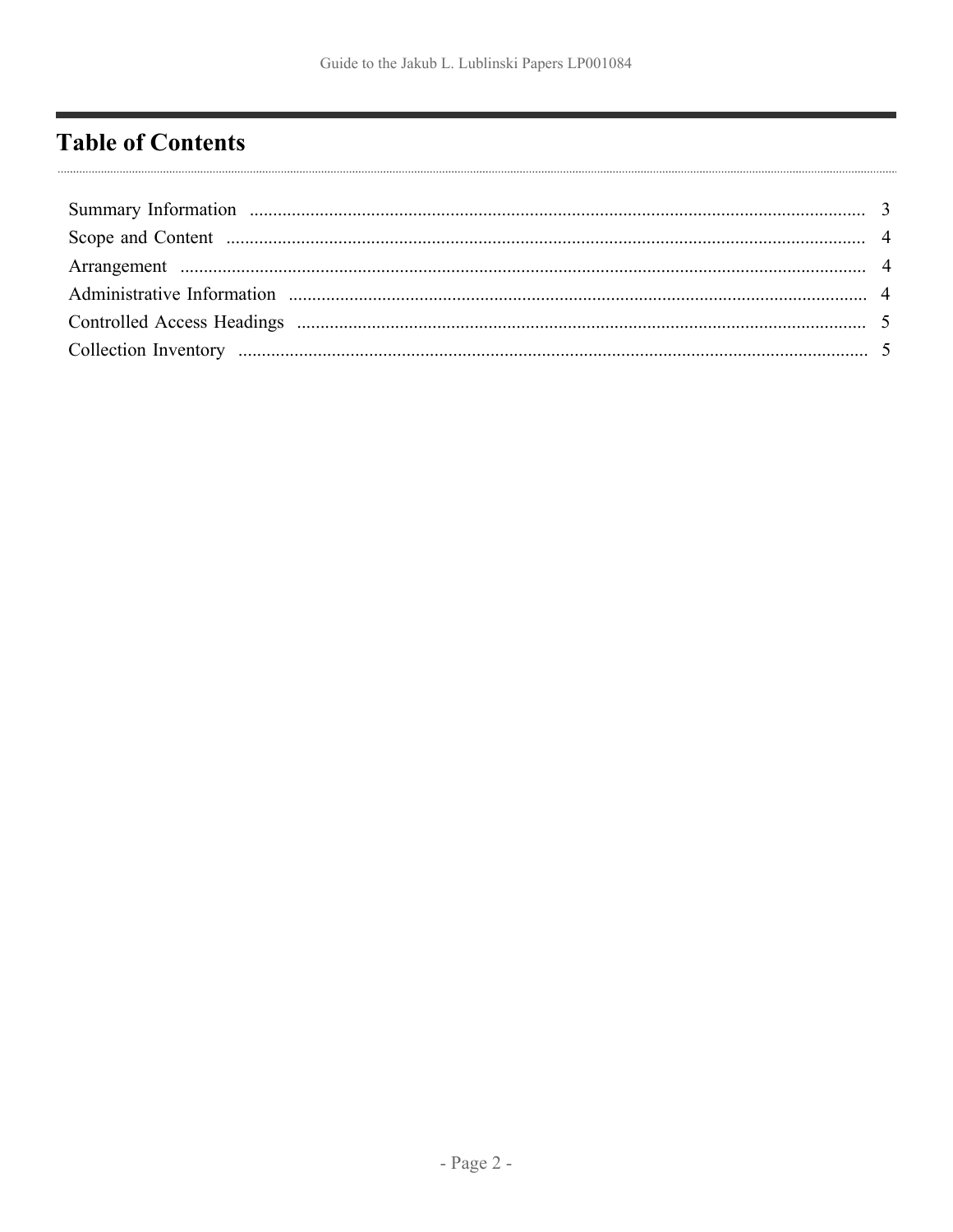# <span id="page-2-0"></span>**Summary Information**

. . . . . . . . . . . . . . . . .

| <b>Repository:</b>                  | Walter P. Reuther Library                                                                                                                                                                                                                                                                                                                                                                                                                                                                                                                                                                                                                                                                                                                                                                                                                                                                                                                                                                                                                                                                                                                                                               |
|-------------------------------------|-----------------------------------------------------------------------------------------------------------------------------------------------------------------------------------------------------------------------------------------------------------------------------------------------------------------------------------------------------------------------------------------------------------------------------------------------------------------------------------------------------------------------------------------------------------------------------------------------------------------------------------------------------------------------------------------------------------------------------------------------------------------------------------------------------------------------------------------------------------------------------------------------------------------------------------------------------------------------------------------------------------------------------------------------------------------------------------------------------------------------------------------------------------------------------------------|
| <b>Creator:</b>                     | Lublisnki, Jakub L.                                                                                                                                                                                                                                                                                                                                                                                                                                                                                                                                                                                                                                                                                                                                                                                                                                                                                                                                                                                                                                                                                                                                                                     |
| <b>Title:</b>                       | Jakub L. Lublinski Papers                                                                                                                                                                                                                                                                                                                                                                                                                                                                                                                                                                                                                                                                                                                                                                                                                                                                                                                                                                                                                                                                                                                                                               |
| ID:                                 | LP001084                                                                                                                                                                                                                                                                                                                                                                                                                                                                                                                                                                                                                                                                                                                                                                                                                                                                                                                                                                                                                                                                                                                                                                                |
| Date [inclusive]:                   | 1978-1981                                                                                                                                                                                                                                                                                                                                                                                                                                                                                                                                                                                                                                                                                                                                                                                                                                                                                                                                                                                                                                                                                                                                                                               |
| <b>Physical Description:</b>        | 5 Linear Feet (5 SB)                                                                                                                                                                                                                                                                                                                                                                                                                                                                                                                                                                                                                                                                                                                                                                                                                                                                                                                                                                                                                                                                                                                                                                    |
| Language of the<br><b>Material:</b> | Material primarily in Polish, with some material in English.                                                                                                                                                                                                                                                                                                                                                                                                                                                                                                                                                                                                                                                                                                                                                                                                                                                                                                                                                                                                                                                                                                                            |
| Abstract:                           | Solidarnosc (Solidarity) was a trade union founded in 1980 and was<br>the first to receive legal acknowledgment from Poland. Membership<br>of Solidarnosc quickly grew and this large expansion of the union<br>led to push-back from the Polish government who declared martial<br>law at the end of 1981 to assert more control and with the aim of<br>weakening the union. Despite these efforts, Solidarnosc continued<br>to persist in its non-violent efforts for reform. The end of the 1980s<br>brought about negotiations between the Communist government and<br>Solidarnosc that led to free elections. Solidarnosc, and its leader Lech<br>Walesa, are credited with having a large role in ending the Communist<br>goverment rule in Poland. The Jakub Lublinski Papers contain material<br>collected and written by Lublinski following the rise of the labor<br>union movement in Poland between the years 1978-1981. Much of the<br>collection is made up of photocopied writings and news articles. Radio<br>transcripts and summaries from Radio Free Euorpe are also present<br>in the collection. The majority of this collection material is written in<br>Polish. |

# **Citation Style**

"Jakub L. Lublinski Papers, Box [#], Walter P. Reuther Library, Archives of Labor and Urban Affairs, Wayne State University"

**^** [Return to Table of Contents](#page-1-0)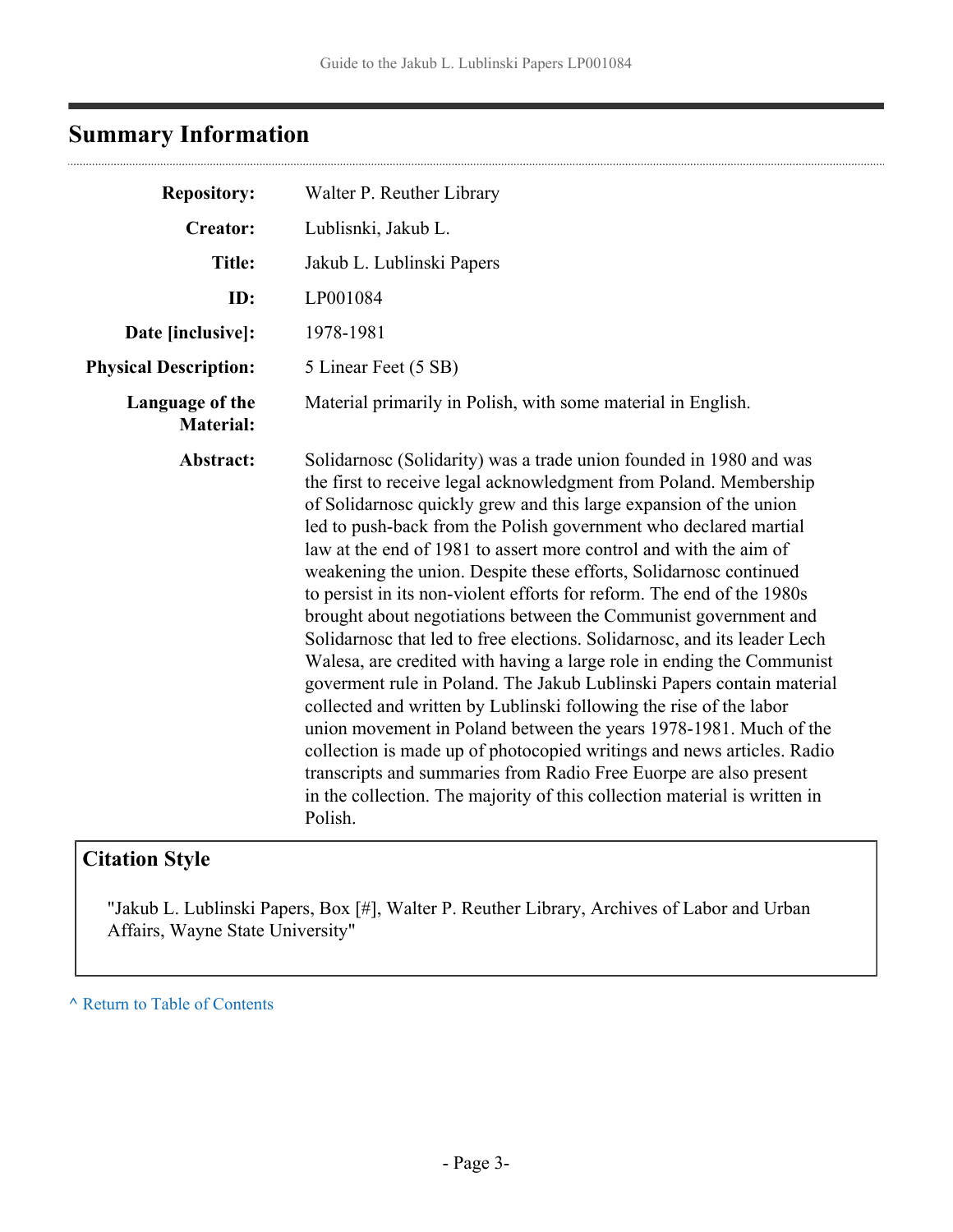### <span id="page-3-0"></span>**Scope and Content**

This collection contains radio transcipts, news articles, and photocopies of writings about the start of labor movement and Solidarnosc in Poland, with a focus on the years 1978-1981. The majority of this colleciton material is written in Polish, with a small amount in English. Much of the photocopied writings are not foldered, but remain loose in its box. Inventory describes the box contents.

Box 1 - Information Center for Polish Affairs and Solidarnosc; Studium; Solidarnosc; loose papers. Box 2 - Photocopied articles and writings (Loose papers) Box 3 - Photocopied articles and writings (Loose papers) Box 4 - Labour Focus on Eatern Europe V.4 Nos.4-6; The Waning of the Last Empire Polan's Quest 1980-1981 Freedom's Quest; Lublinski and Yarnell; Follow up; Spotkania; Doswiadczenie Pryzszkosc; News articles; News articles - Detroit newspapers; News articles - Polish; Rzeczyunstosc newspaper; Defense Language Instittue training inspector applicant; Detroit Languague Institute; blank folders of photocopied articles and writings Box 5 - Blank folder of photocopied articles and writings; Krytyka; Radio Free Europe transcripts and summaries

**^** [Return to Table of Contents](#page-1-0)

#### <span id="page-3-1"></span>**Arrangement**

Material is not necessarily arranged, so any given subject may be dispersed throughout the entire collection. Not all material in this collection is foldered, many of the photocopied writings are loose in the boxes.

**^** [Return to Table of Contents](#page-1-0)

### <span id="page-3-2"></span>**Administrative Information**

#### **Publication Statement**

Walter P. Reuther Library

5401 Cass Avenue Detroit, MI 48202 URL:<https://reuther.wayne.edu>